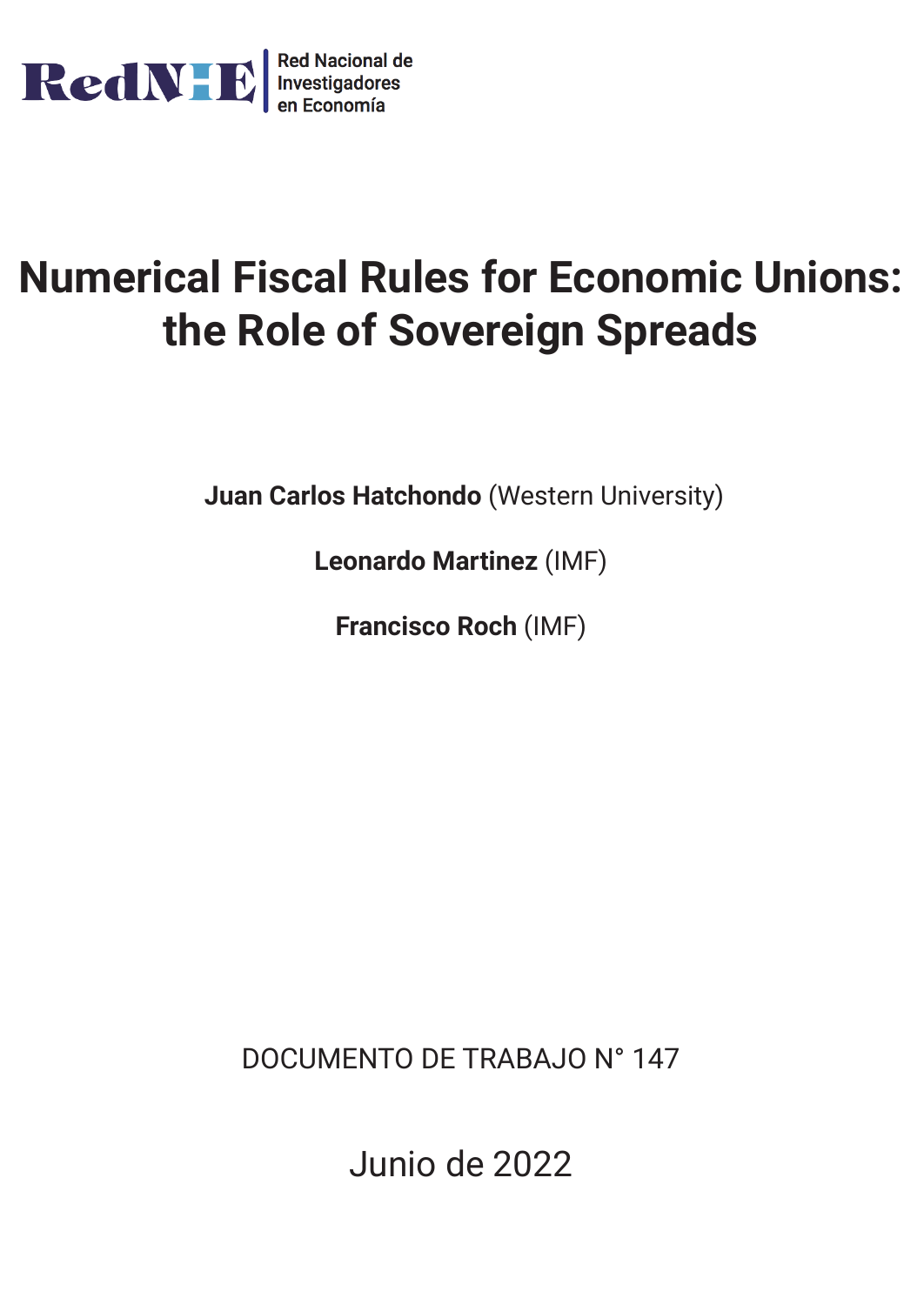Los documentos de trabajo de la RedNIE se difunden con el propósito de generar comentarios y debate, no habiendo estado sujetos a revisión de pares. Las opiniones expresadas en este trabajo son de los autores y no necesariamente representan las opiniones de la RedNIE o su Comisión **Directiva** 

The RedNIE working papers are disseminated for the purpose of generating comments and debate, and have not been subjected to peer review. The opinions expressed in this paper are exclusively those of the authors and do not necessarily represent the opinions of the RedNIE or its Board of Directors.

## Citar como:

Hatchondo, Juan Carlos, Leonardo Martinez y Francisco Roch (2022). Numerical Fiscal Rules for Economic Unions: the Role of Sovereign Spreads. *Documento de trabajo RedNIE N°147.*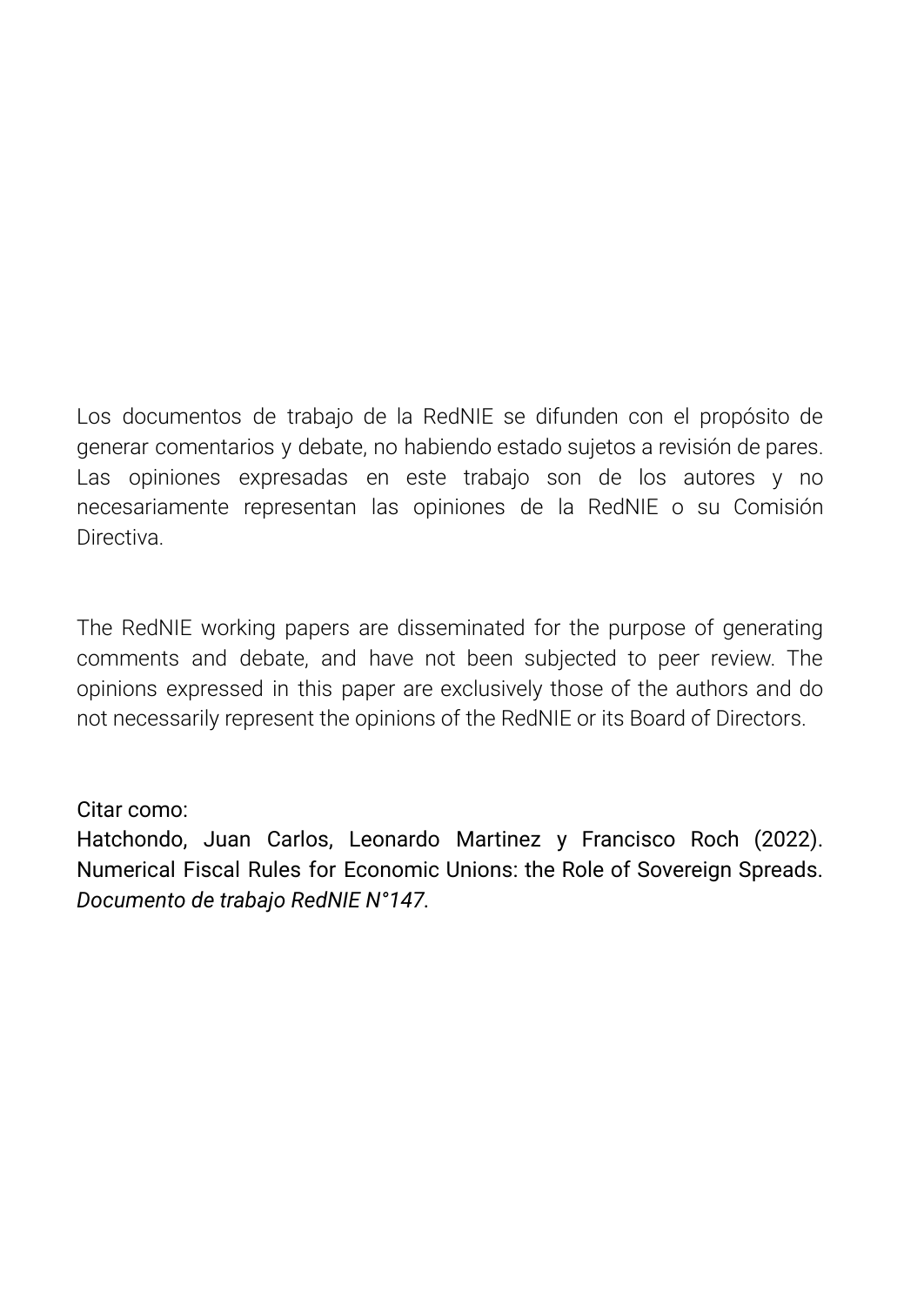

# **IMF Working Paper**

Numerical Fiscal Rules for Economic Unions: the Role of Sovereign Spreads

by Juan Carlos Hatchondo, Leonardo Martinez, Francisco Roch

*IMF Working Papers* **describe research in progress by the author(s) and are published to elicit comments and to encourage debate.** The views expressed in IMF Working Papers are those of the author(s) and do not necessarily represent the views of the IMF, its Executive Board, or IMF management.

INTERNATIONAL MONETARY FUND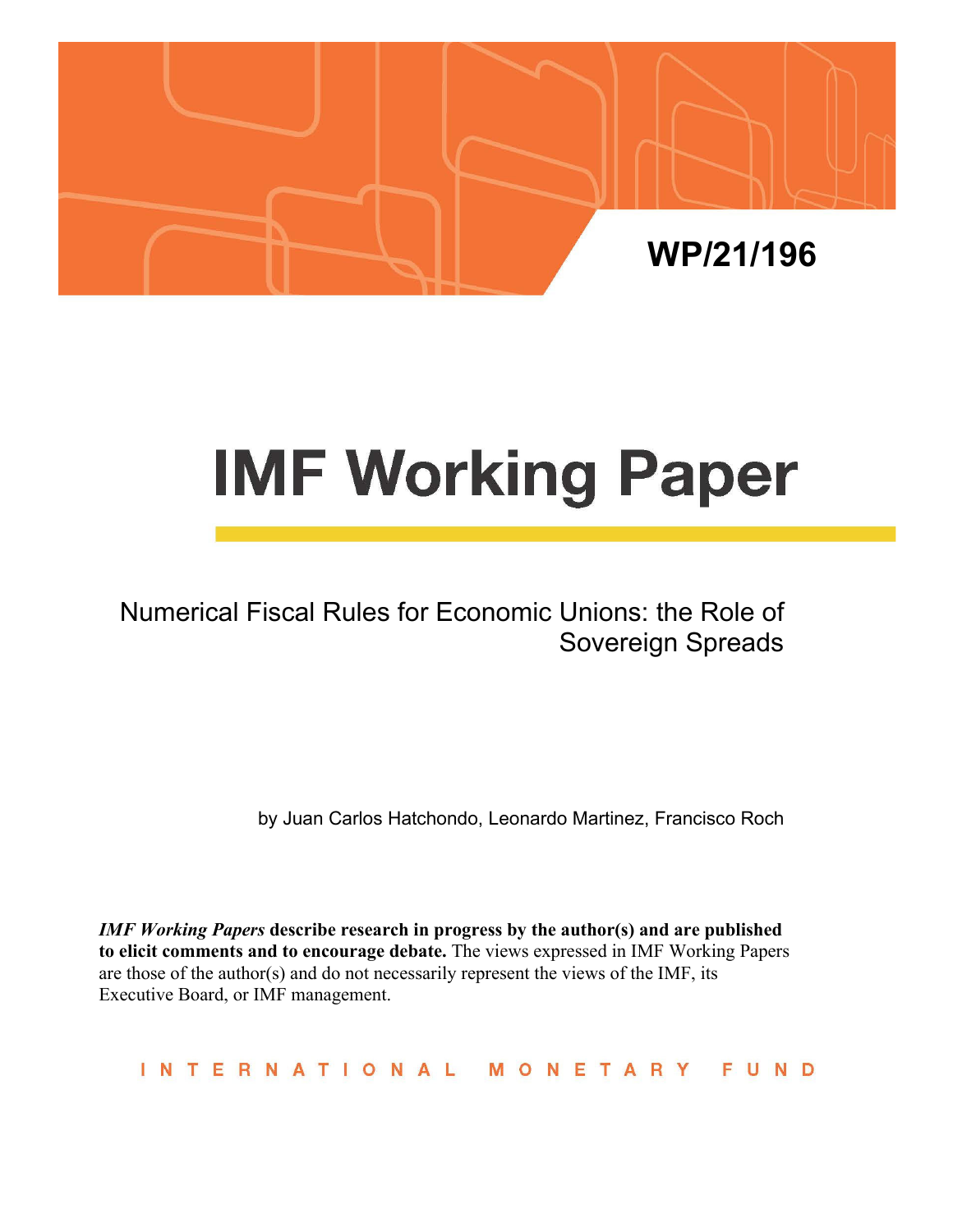## **IMF Working Paper**

Institute for Capacity and Development and Research Department

## **Numerical Fiscal Rules for Economic Unions: the Role of Sovereign Spreads**

## **Prepared by Juan Carlos Hatchondo, Leonardo Martinez, Francisco Roch**

Authorized for distribution by Stephan Danninger and Deniz Igan

July 2021

*IMF Working Papers* **describe research in progress by the author(s) and are published to elicit comments and to encourage debate.** The views expressed in IMF Working Papers are those of the author(s) and do not necessarily represent the views of the IMF, its Executive Board, or IMF management.

## **Abstract**

We study gains from introducing a common numerical fiscal rule in a "Union" of model economies facing sovereign default risk. We show that among economies in the Union, there is significant disagreement about the common debt limit the Union should implement: the limit preferred by some economies can generate welfare losses in other economies. In contrast, a common sovereign spread limit results in higher welfare across economies in the Union.

JEL Classification Numbers: F34, F41

Keywords: Fiscal Rules, Sovereign Spread, Spread Limit, Debt Dilution, Debt Intolerance

Authors' Email: juanc.hatchondo@gmail.com, lmartinez4@imf.org, froch@imf.org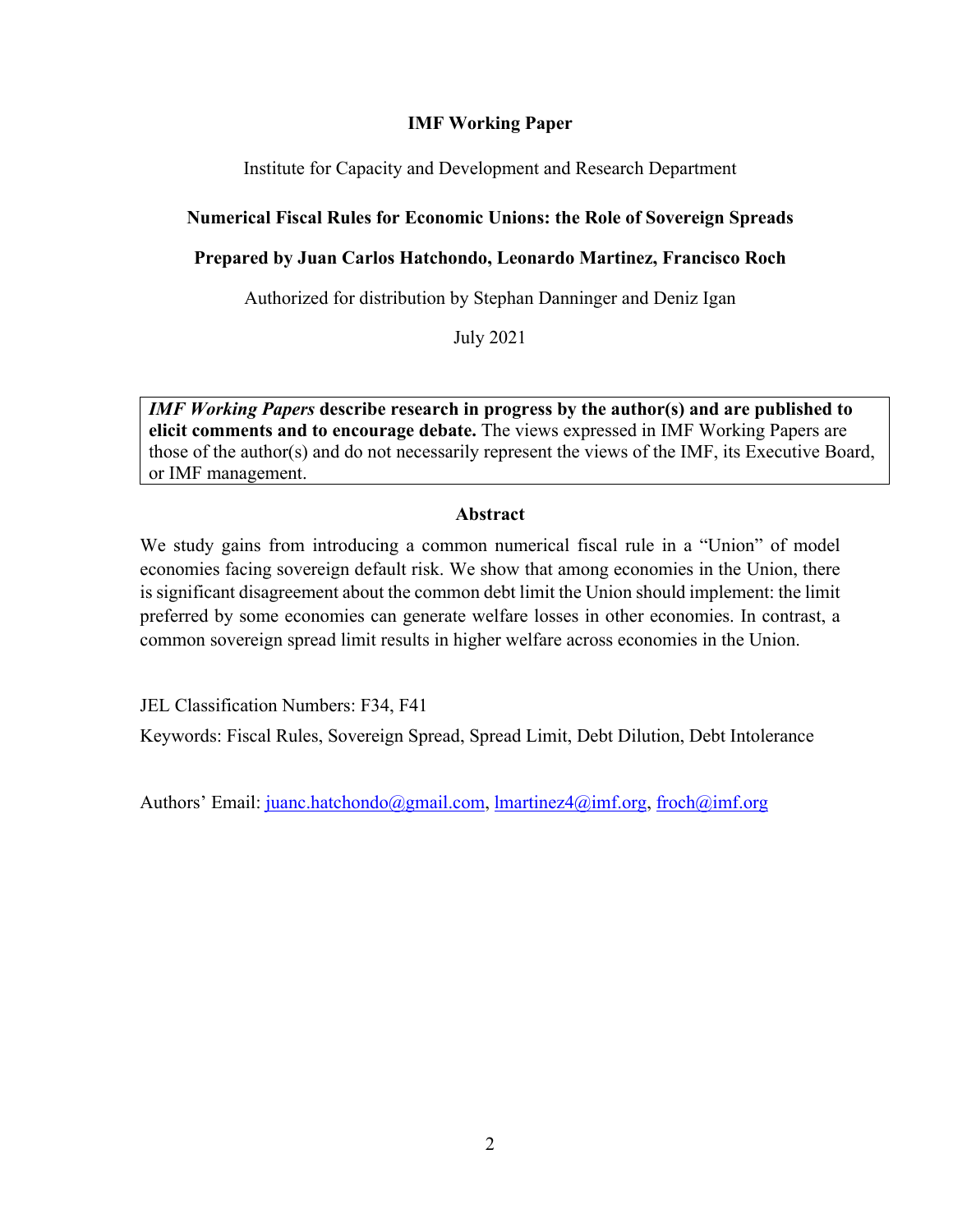## **1 Introduction**

Economic unions often implement fiscal rules with a common debt  $\lim_{t \to 1}$  However, the complexity of finding an appropriate common debt limit led to proposals to abandon numerical fiscal rules for unions of countries, as debt levels that may be appropriate or sustainable for some countries in the union may not be so for others (Blanchard et al., 2021, Martin et al., 2021). The impossibility of finding an appropriate common debt limit for an economic union is not surprising. Fiscal rules intend to mitigate sovereign risk and the mapping from sovereign debt levels to sovereign risk, often referred to as debt intolerance, varies greatly both across countries and over time (Reinhart et al., 2003; Reinhart et al., 2015). In fact, the use of debt limits in fiscal rules has been criticized even for single countries. For example, Furman and Summers (2020) suggest focusing on interest payments instead.

This paper presents a stylized framework that allows for an analytical characterization of optimal fiscal rules for a "Union" of model economies that differ in their level of debt intolerance. Consistent with the arguments in policy discussions, the paper shows the impossibility of having a common debt limit that produces welfare gains across the Union. However, the paper also shows that, in contrast, a common limit on sovereign spreads (i.e., on the difference between a sovereign bond yield and a risk-free interest rate) can generate welfare gains across all economies in the Union. Our result also implies that a spread limit is a more robust rule than a debt limit for a single economy that faces uncertainty about its future debt intolerance. In a companion paper, Hatchondo et al. (2021), we show that the advantages of common spread fiscal rules are quantitatively important. While this paper is an illustration of the principle at hand, further research is needed to assess the practicality or the approach.<sup>2</sup>

Several issues need to be considered for the successful use of the sovereign spreads as fiscal anchors. Eyraud et al. (2018) argue that the design of fiscal rules should balance different properties: simplicity, flexibility, sustainability, operational guidance, and enforceability. In the past decade, countries have taken several steps to attain these objectives which could also

<sup>&</sup>lt;sup>1</sup>In 2014, 48 of the 85 countries with fiscal rules had supranational rules (IMF Fiscal Rules dataset).

<sup>&</sup>lt;sup>2</sup>Calvo (1988) discusses gains from introducing interest-rate limits for sovereign debt to eliminate bad equilibria in a multiple-equilibria framework. While we rule out multiple equilibria in our analysis, this could present additional gains from establishing spread limits.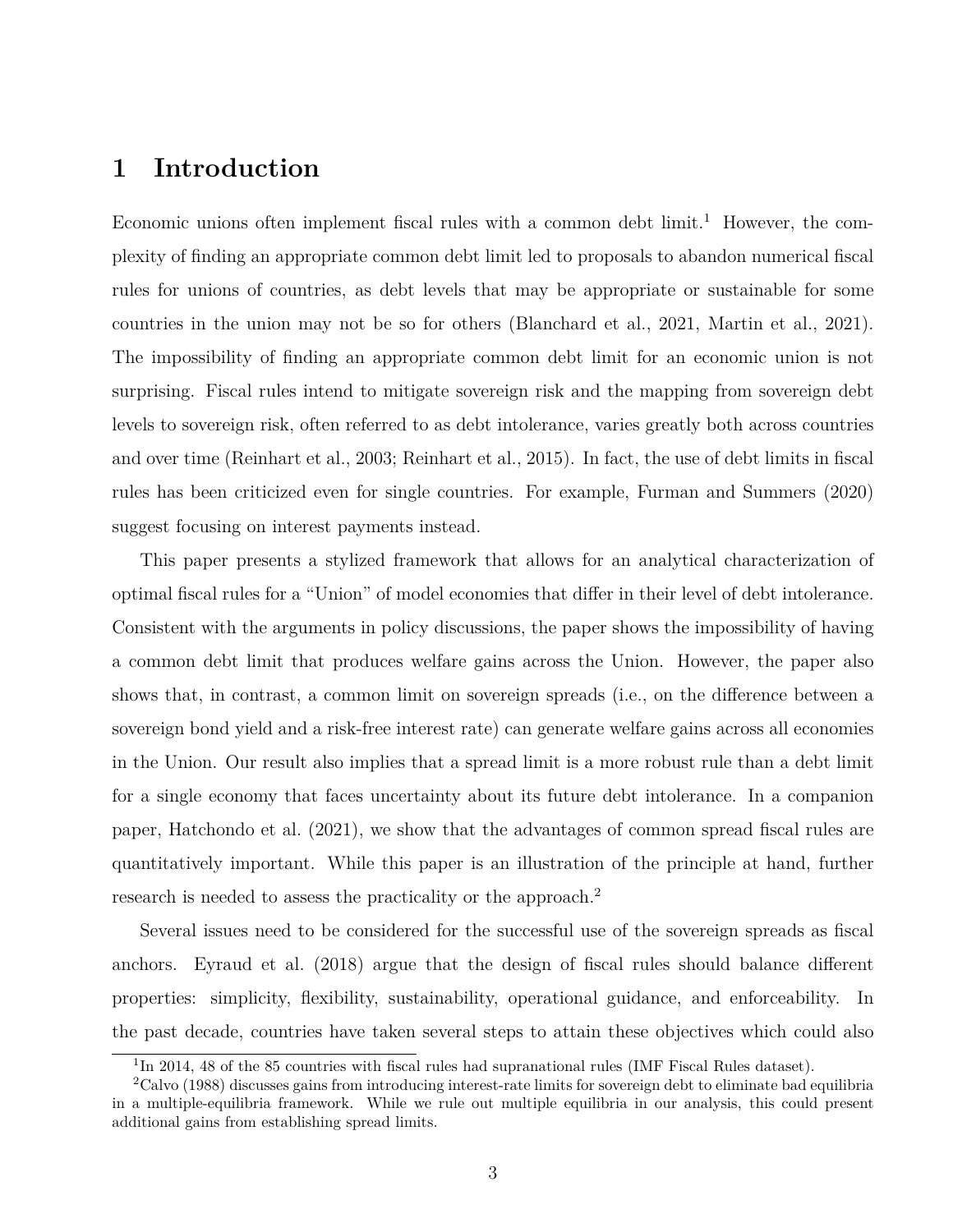be applied to spread rules. For instance, the establishment of independent fiscal councils and escape clauses has improved enforceability and flexibility, respectively. Buti and Gaspar (2021) argue that since bond prices are sometimes delinked from fundamentals, spreads could fail to signal that fiscal policy is unsustainable. They also argue that spreads can sometimes react too abruptly. However, the quantitative analysis in Hatchondo et al. (2021) indicates that spread rules can perform well even when spreads are not only affected by domestic fundamentals, and that having a spread rule at the time a large shock hits the economy moderates the spread increase triggered by the shock and produces substantial gains for both the government and bondholders, even when the rule was not playing any role before (as when spreads fail to signal sustainability problems). In a world in which sovereign spreads are zero and thus contain no information, the use of spreads as fiscal anchors could be problematic, but anchored expectations would still be useful when a negative shock increases spreads. Emphasizing the sovereign spread as a fiscal anchor would underscore the importance of having a sovereign interest rate freely determined in a liquid market that does not reflect the expectation of bailouts. Of course, not every country has such a rate. But in general, it is difficult to argue that there is no valuable information in spreads.

The rest of the article proceeds as follows. Section 2 presents the model. Section 3 presents the results. Section 4 concludes. Proofs of the propositions are presented in the Appendix.

## **2 The model**

The economy lasts for three periods,  $t = 1, 2, 3$ . The government receives a sequence of endowments, given by  $y_1 = y_2 = 0$ , and  $y_3 \ge 0$ . The only uncertainty in the model is about the value of *y*<sub>3</sub>. Let *F* and *f* denote the c.d.f. and density functions of *y*<sub>3</sub>, with  $f(y_3) > 0$  for all  $y_3 \ge 0$ . Let  $\sigma_y$  denote the standard deviation of  $y_3$ . Let *u* denote the utility function that satisfies the Inada conditions,  $c_t \geq 0$  denote period-*t* consumption,  $\beta < 1$  denote the government's discount factor, and E denote the expectation operator.

The government can borrow to finance consumption in periods 1 and 2. A bond issued in period 1 promises to pay  $\delta$  unit of the good in period 2 and  $(1 - \delta)$  units in period 3. Thus,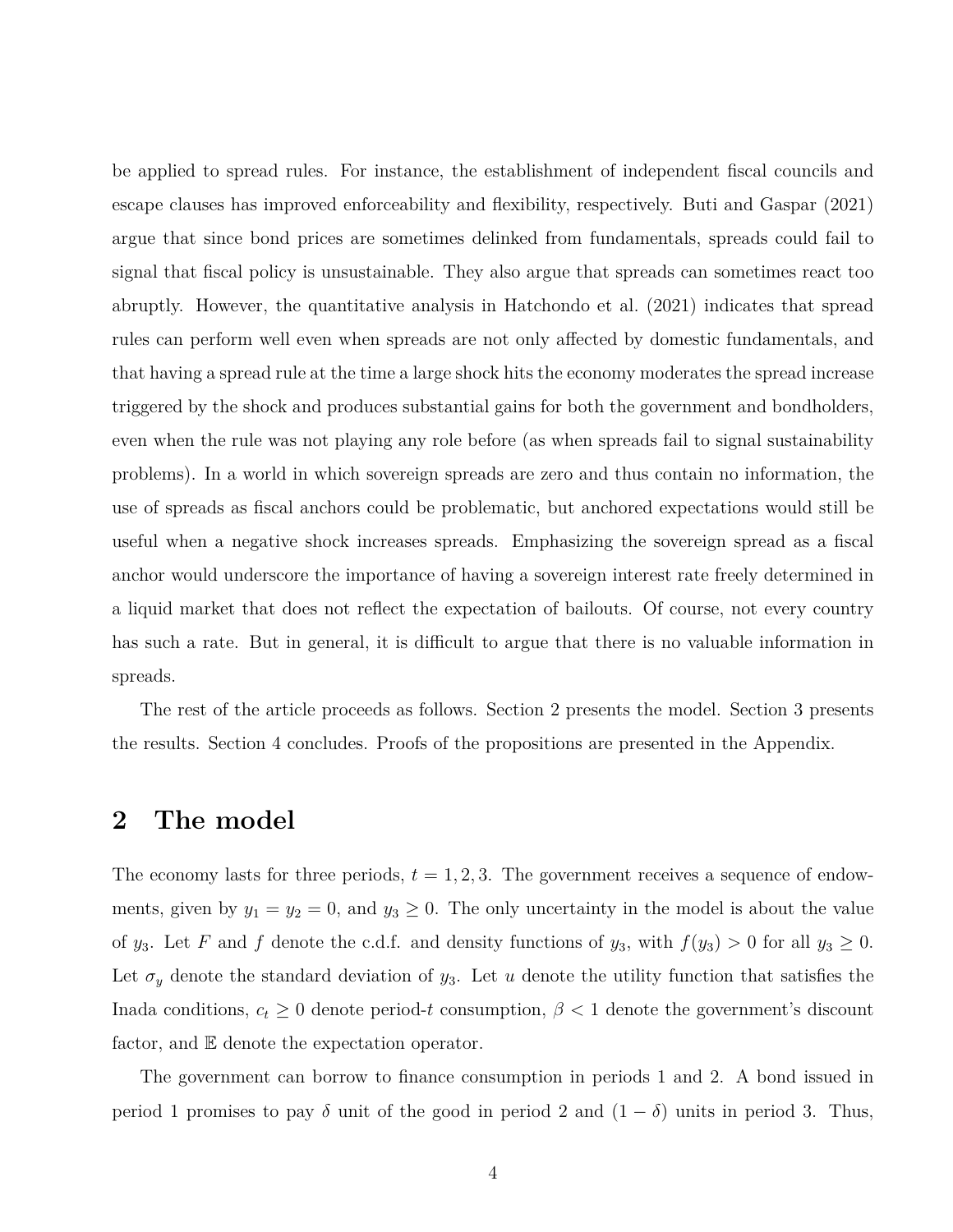if  $\delta = 1$ , the government issues one-period bonds in period 1. If  $\delta < 1$ , the government issues long-term bonds in period 1. A bond issued in period 2 promises to pay one unit of the good in period 3.

The government may choose to default in period 3. If the government defaults, it does not pay its debt but looses a fraction  $\phi > 0$  of the period-3 endowment  $y_3$ . Bonds are priced by competitive risk-neutral investors who discount future payments at a rate of 1.

## **3 Results**

## **3.1 Optimal fiscal rules for a single economy**

In this setup, it is optimal to borrow because the government has no income in the first two periods  $(y_1 = y_2 = 0)$  and the assumed preferences, and is impatient  $(\beta < 1)$ . However, the borrowing choices available to the government are restricted by a limited commitment problem.

Let  $b_t$  denote the number of bonds issued by the government in period  $t$ . The equilibrium default decision of the period 3 government is given by

$$
\hat{d}(b_1, b_2, y_3) = \begin{cases} 1 & \text{if } y_3 < \frac{b_1(1-\delta) + b_2}{\phi}, \\ 0 & \text{otherwise,} \end{cases}
$$
 (1)

where  $\hat{d}(b_1, b_2, y_3) = 1$  (= 0) if the government defaults (pays its debt). Given the above defaulting rule, the price of a bond issued in period 1 is given by

$$
q_1(b_1, b_2) = \delta + (1 - \delta) \left[ 1 - F\left( \frac{b_1(1 - \delta) + b_2}{\phi} \right) \right].
$$
 (2)

The price of a bond issued in period 2 is given by

$$
q_2(b_1, b_2) = 1 - F\left(\frac{b_1(1-\delta) + b_2}{\phi}\right).
$$
 (3)

The equilibrium levels of consumption are

$$
c_1(b_1, b_2) = b_1 q_1(b_1, b_2),
$$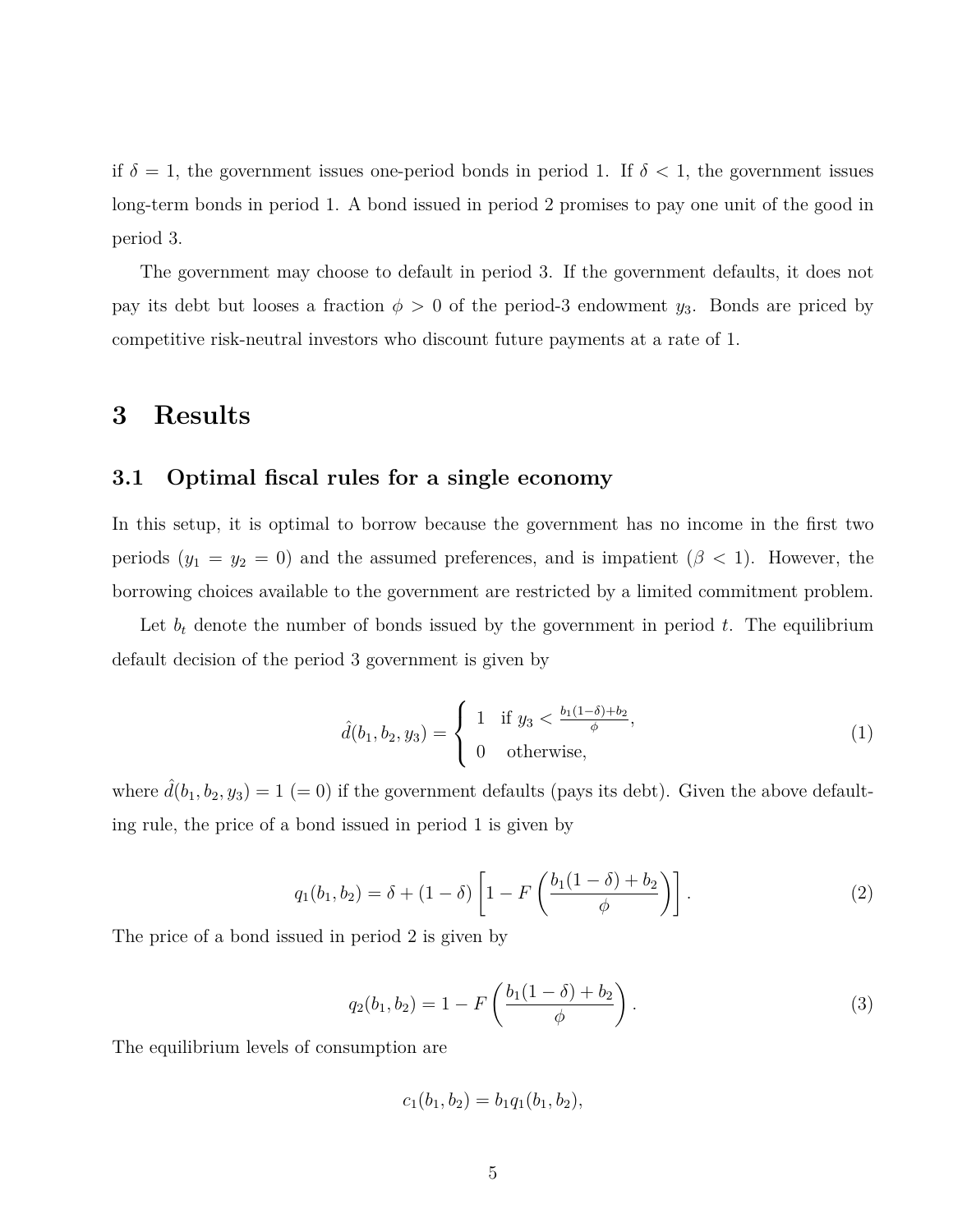$$
c_2(b_1, b_2) = b_2 q_2(b_1, b_2) - \delta b_1,
$$
  
\n
$$
c_3(b_1, b_2, y_3) = y_3[1 - \hat{d}(b_1, b_2, y_3)\phi] - [1 - \hat{d}(b_1, b_2, y_3)][b_1(1 - \delta) + b_2].
$$
\n(4)

Let  ${b_1^R, b_2^R}$  denote the sequence of borrowing that maximizes the government's expected utility in period 1, given that the default rule of the period-3 government in equation (1). This is,  ${b_1^R, b_2^R}$  solves

$$
Max_{b_1, b_2} \qquad u(c_1(b_1, b_2)) + \beta u(c_2(b_1, b_2)) + \beta^2 \mathbb{E}[u(c_3(b_1, b_2, y_3))]
$$
  
s.t.  $c_t \ge 0$  for  $t = 1, 2, 3$ .

We refer to  ${b_1^R, b_2^R}$  as Ramsey policies.<sup>3</sup>

Let  ${b_1^M, b_2^M(b_1^M)}$  denote the sequence of borrowing chosen sequentially by the governments in periods 1 and 2. We refer to  ${b_1^M, b_2^M(b_1^M)}$  as Markov policies. For any  $b_1$ , the period 2 Markov strategy  $b_2^M$  solves

$$
Max_{b_2} \t u (c_2(b_1, b_2)) + \beta \mathbb{E}[u (c_3(b_1, b_2, y_3))]
$$
  
s.t.  $c_t \ge 0$  for  $t = 2, 3$ .

The period 1 Markov policy  $b_1^M$  solves

$$
M_{b_1}^{a} \qquad u\left(c_1(b_1, b_2^M(b_1))\right) + \beta u\left(c_2(b_1, b_2^M(b_1))\right) + \beta^2 \mathbb{E}[u\left(c_3(b_1, b_2^M(b_1), y_3)\right)]
$$
  
s.t.  $c_t \ge 0$  for  $t = 1, 2, 3$ .

Proposition 1 shows that when the government issues one-period debt, Ramsey policies coincide with Markov policies and, therefore, there is no role for fiscal rules.

**Proposition 1** *When*  $\delta = 1$ *, Markov policies coincide with Ramsey policies (and thus there is no need for fiscal rules).*

<sup>&</sup>lt;sup>3</sup>Note that  $b_2^R$  is the level of borrowing in period 2 that the government in period 1 would like to commit to, if it cannot commit to a period 3 default decision. In Hatchondo et al. (2020), we characterize such policies in a quantitative default model.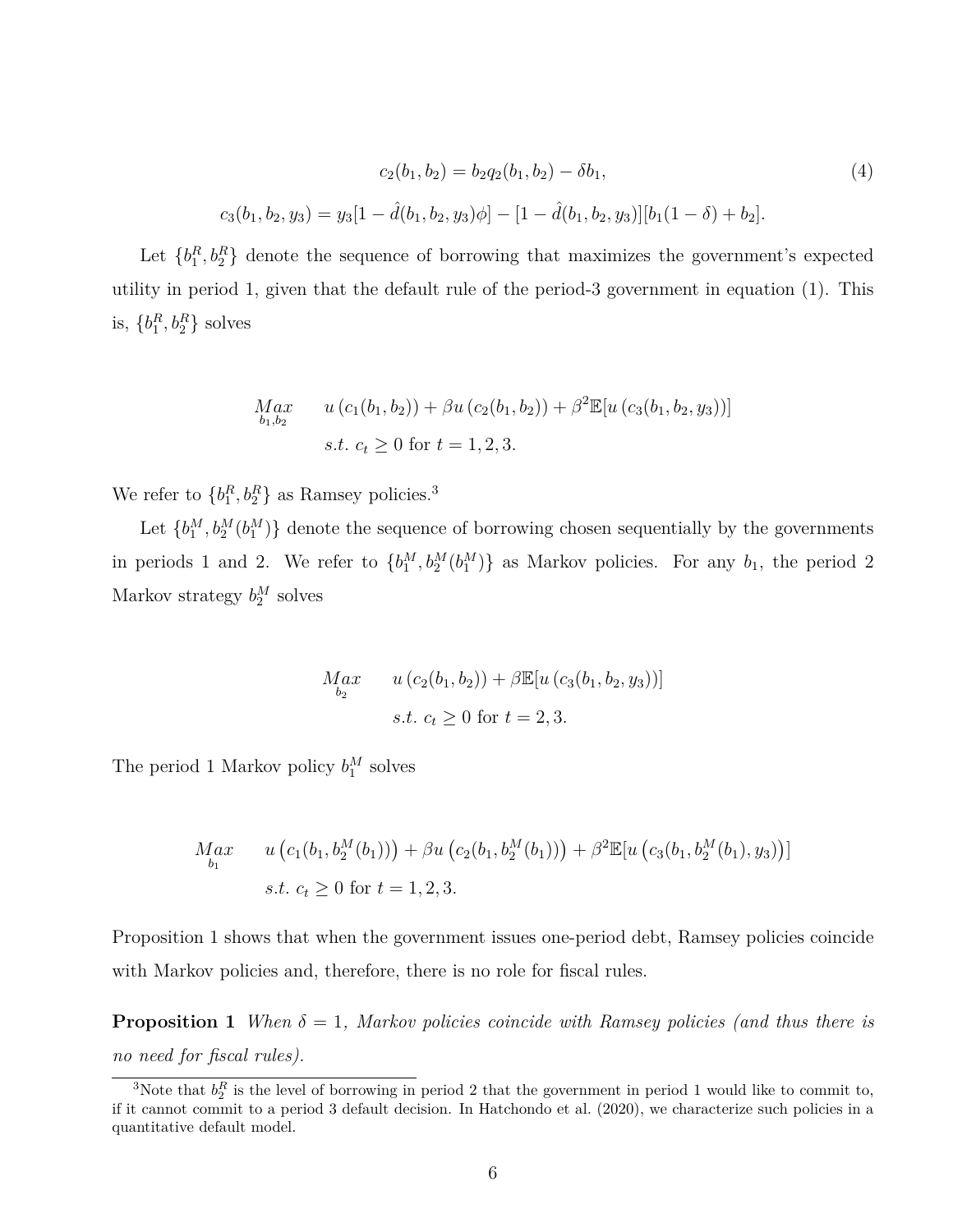Proposition 2 shows that when the government issues long-term debt, Ramsey policies do not coincide with Markov policies.<sup>4</sup> Because there is default risk in equilibrium, long-term debt creates a time inconsistency problem, often referred to as debt dilution (Hatchondo et al., 2016).

**Proposition 2** *When*  $\delta$  < 1*, Markov policies and Ramsey policies do not coincide.* 

We study two ways of imposing a limit on government's choices in period  $2<sup>5</sup>$  First, using a debt-limit rule that imposes a ceiling on the debt level,  $(1 - \delta)b_1 + b_2 \leq \overline{b}$ . Second, using a spread-limit rule that imposes a ceiling on the spread paid by the government and thus a floor on the price at which the government sells bonds,  $q_2(b_1, b_2) \geq q$ .

**Proposition 3** *If the government's choices in period 2 are limited with either a debt limit with* threshold  $\bar{b}^* = (1 - \delta)b_1^R + b_2^R$  or a spread limit with threshold  $q^* = q_2(b_1^R, b_2^R)$ , Markov policies *coincide with Ramsey policies.*

Proposition 3 states that for a single economy, committing to any of these two fiscal rules is sufficient for making the sequential government choose Ramsey policies. It implies that having a debt or an interest rate instrument is inconsequential for a Ramsey planner. This is the standard result of equivalency of between prices and quantities as planning instruments without heterogeneity or uncertainty (Weitzman, 1974), including the use of the interest rate or the money stock as the monetary policy instrument (Poole, 1970). In contrast, the next subsection shows that, as the common rule for a Union of heterogeneous economies, a spread limit performs better than a debt limit.

## **3.2 Optimal common fiscal rule for a Union of heterogeneous economies**

We focus on a Union of heterogenous economies that differ only in the level of debt intolerance, as given by the cost of defaulting  $\phi$  (economies with a lower cost of defaulting display more debt intolerance because they pay a higher spread for the same level of debt; see equations 2

<sup>&</sup>lt;sup>4</sup>While in this stylized model it would be optimal to issue one-period debt, this is not true in models with a plausible calibration of the volatility of the borrowing cost (e.g., Hatchondo et al., 2020).

<sup>5</sup>A third-party international organization could work as a commitment device as discussed in Goncalves and Guimaraes (2015).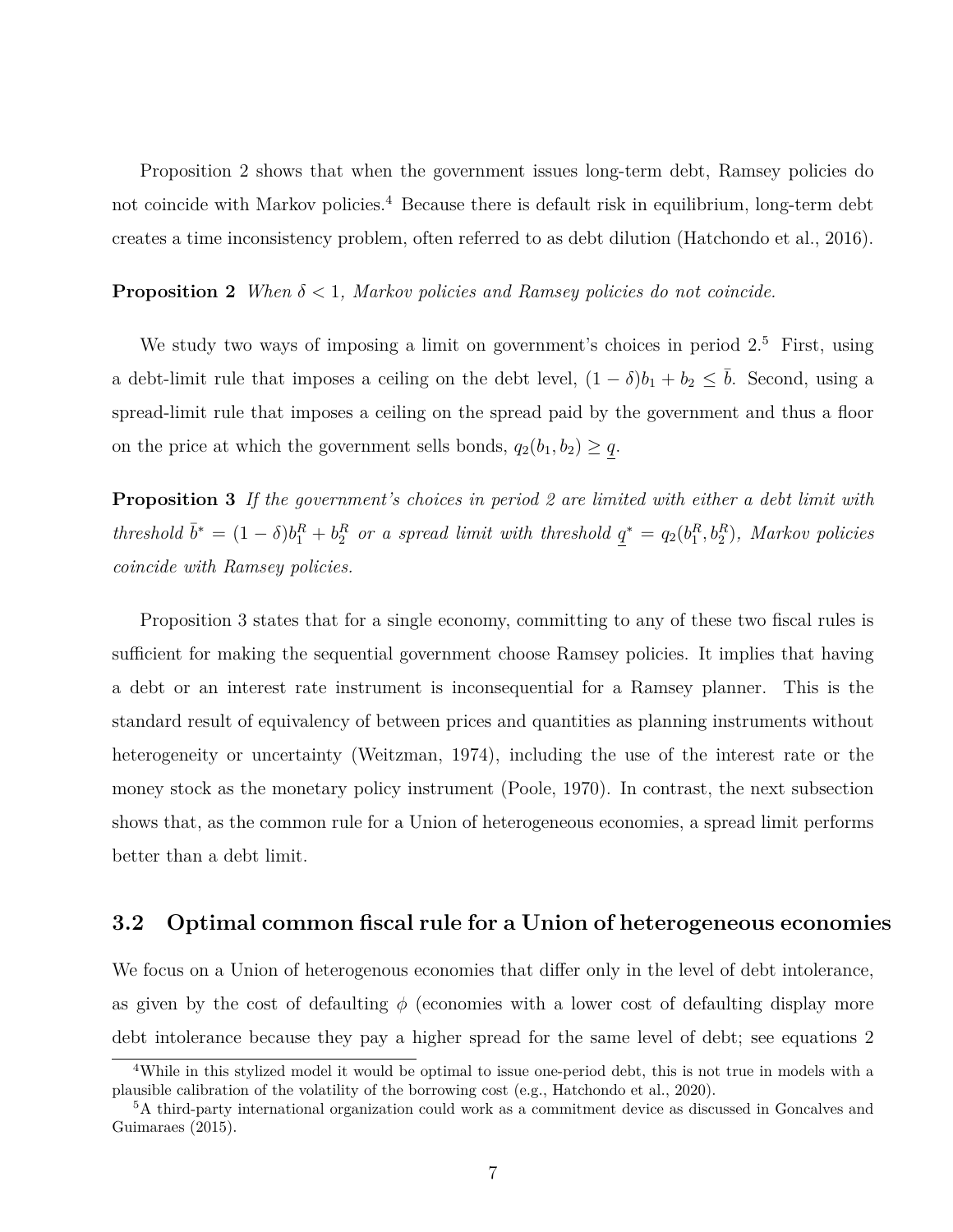and 3), and a constrained Ramsey planner that must apply the same policy to every economy in the Union. There are two interpretations of the constrained Ramsey policy. First, political constraints may force a supranational authority to impose the same fiscal rule to all countries in the Union. Second, the planner must commit to a constrained Ramsey policy for a single economy but without knowing the value of the parameter  $\phi$ . One could think that the policy could be changed after learning *ϕ*. However, an essential characteristic of effective fiscal rules is that they cannot be frequently changed.

#### **3.2.1 Ramsey borrowing and debt intolerance**

The next assumption is a sufficient condition for the existence of a unique Ramsey policy for each level of  $\phi$ .

#### **Assumption 1:** The function

$$
\zeta_q(b) = \frac{b}{\phi} \frac{f\left(\frac{b}{\phi}\right)}{1 - F\left(\frac{b}{\phi}\right)}
$$

is increasing with respect to *b*,  $\lim_{b\to 0} \zeta_q(b) = 0$ , and  $\lim_{b\to \infty} \zeta_q(b) \geq 1$ . The function  $\zeta_q$  is the absolute value of the elasticity of the (period 2) bond price with respect to the debt level *b*. Thus, Assumption 1 states that the bond price is more responsive to changes in the debt level for higher debt levels.<sup>6</sup>

Proposition 4 presents sufficient conditions under which the borrowing level under Ramsey policies is proportional to  $\phi$ , which will allow us to present an analytical characterization of optimal fiscal rules.

**Proposition 4** *Suppose*  $u(c) = c$ ,  $\delta = 0$ *, and Assumption 1 holds. Then, Ramsey policies are given by*  ${b_1^R = \eta \phi, b_2^R = 0}$ , where  $\eta \in \mathbb{R}_{++}$  satisfies

$$
1 - \eta \frac{f(\eta)}{1 - F(\eta)} = \beta^2. \tag{5}
$$

<sup>&</sup>lt;sup>6</sup>This is a standard feature of default models and is also consistent with existing empirical evidence (Jaramillo and Tejada, 2011; David et al., 2019; Hatchondo et al., 2020).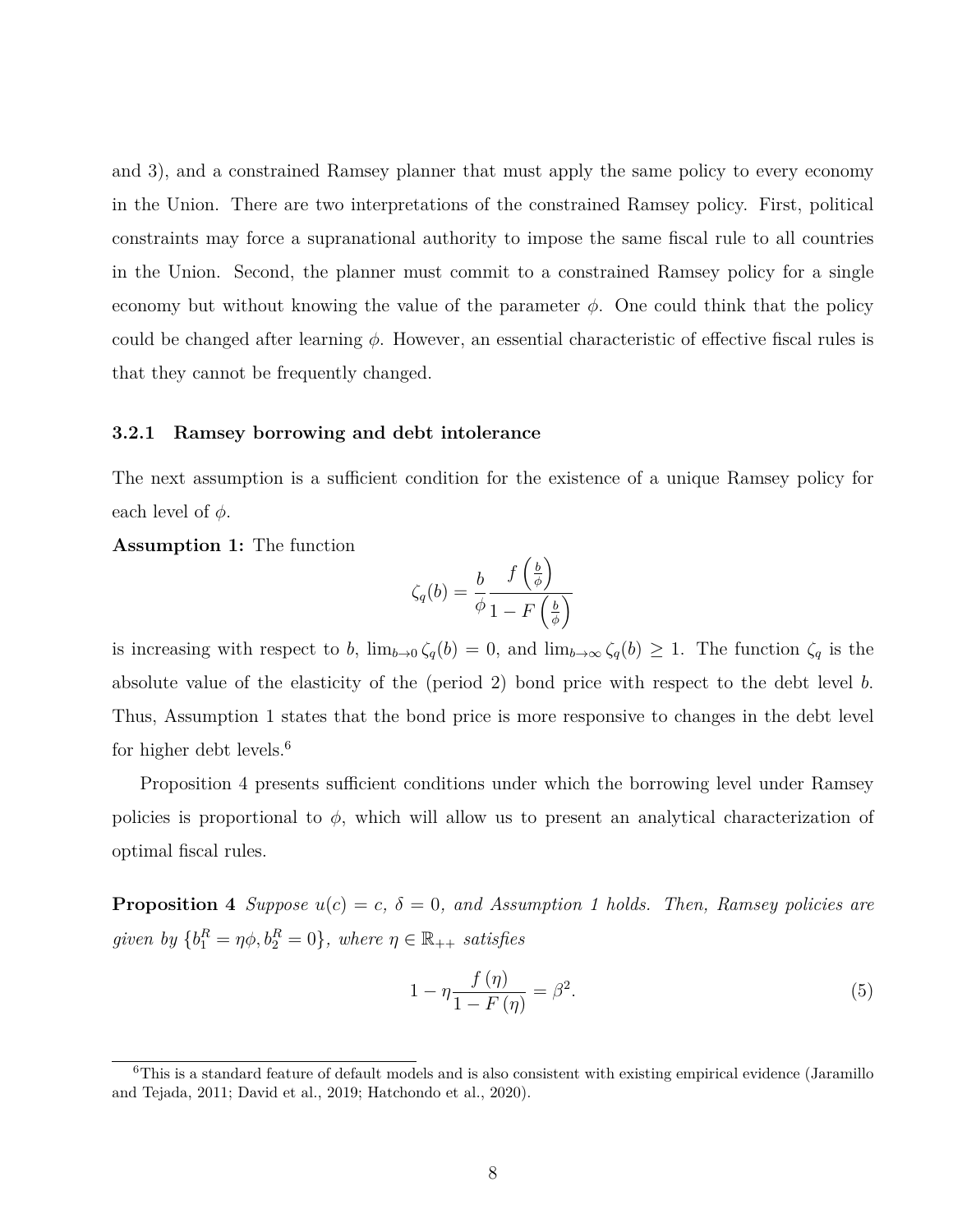Proposition 4 states that an impatient risk-neutral borrower should only borrow in period 1. Intuitively, the Ramsey government borrows more for lower bond price elasticity functions (lower marginal cost of borrowing). The Ramsey borrowing also increases with the cost of defaulting. Given that  $\beta$  < 1, it is optimal for the borrower to front-load as much consumption as it can, and the cost of defaulting determines how much consumption is willing to sacrifice in  $t = 3$  to repay debt.

#### **3.2.2 Optimal common fiscal rule and debt intolerance**

We define a common debt limit as a rule imposing to all economies in the Union a common debt ceiling  $\bar{B}$  such that  $(1 - \delta)b_1 + b_2 \leq \bar{B}$ . A common spread limit imposes to all economies in the Union a common ceiling on the spread paid by the government in the second period, and thus it imposes a floor *Q* on the sovereign bond price, such that  $q_2(b_1, b_2) \geq Q$ .

Note that since the Ramsey debt level  $b_1^R = \eta \phi$  is increasing in the cost of defaulting  $\phi$ , a common debt-limit threshold *B* cannot achieve the Ramsey allocation in every economy in the Union. Intuitively, economies with less debt intolerance should be allowed to borrow more. A common debt limit cannot achieve this. Thus, our stylized model captures the often-cited difficulties of using common debt thresholds to guide fiscal policy (Blanchard et al., 2021; Eberhardt and Presbitero, 2015; Furman and Summers, 2020).

A common spread limit performs better: the same spread limit allows economies with less debt intolerance to borrow more while forcing economies suffering more debt intolerance to borrow less. Under the assumptions in Proposition 4, the bond price implied by the Ramsey debt level is the same in all economies  $(1 - F(\eta))$ . Therefore, the optimal common spread-limit threshold is given by this bond price  $(Q^* = 1 - F(\eta))$  and delivers the Ramsey allocation for every economy in the Union. Thus, the optimal common spread limit delivers larger welfare gains than any common debt limit. This is summarized in the following proposition.

**Proposition 5** *Suppose*  $u(c) = c$ *,*  $\delta = 0$ *, and Assumption 1 holds. Consider any Union of economies that are different only in the value of the cost of defaulting ϕ. The optimal common spread-limit threshold for any such Union is*  $Q^* = 1 - F(\eta)$  *and achieves the Ramsey allocation*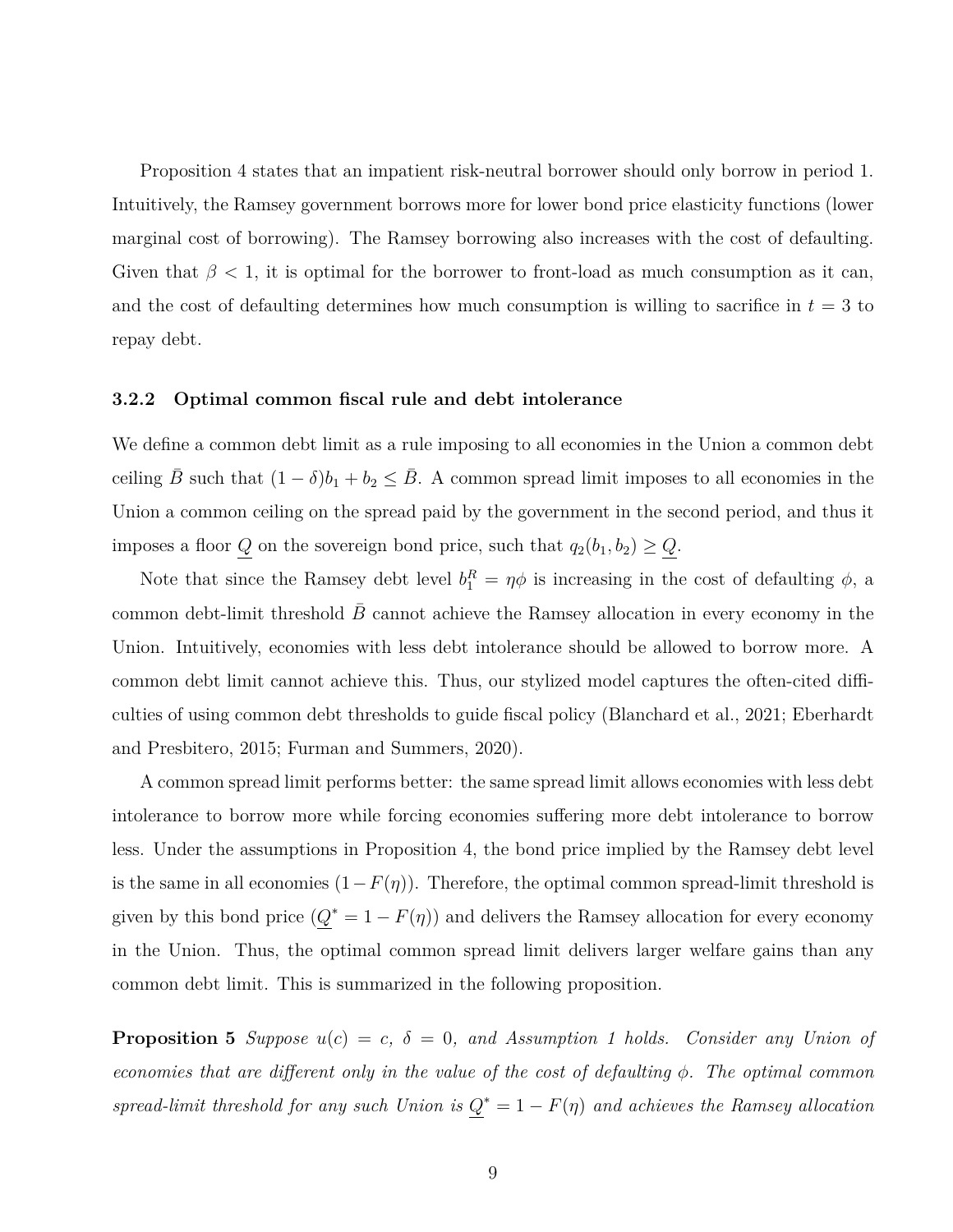*in every economy of the Union, with η given by equation (5). Furthermore, Q ∗ generates larger welfare gains than any common debt limit*  $\overline{B}$ *.* 

Proposition 5 brings to fiscal policy a standard result in the prices vs. quantities debate. When there is heterogeneity in costs (in this case in the cost of borrowing), using a price (the bond price) allows the planner to encourage low-cost agents to choose larger quantities (more borrowing) while forcing high-cost agents to choose lower quantities (Weitzman, 1974). Similarly, when costs are not known, prices are a superior instrument (Weitzman, 1974).

Note also that the optimal common spread limit with threshold  $Q^* = 1 - F(\eta)$  is the same for any distribution of welfare weights across economies in the Union. Therefore, the optimal common spread limit can be found without knowledge of this distribution and is a robust policy as described by Hansen and Sargent (2008). However, since the Ramsey debt level  $b_1^R = \eta \phi$  is a function of *ϕ*, the optimal common debt limit depends on the distribution of welfare weights.

#### **3.2.3 Optimal common fiscal rule and debt intolerance: numerical examples**

We next present numerical examples that relax some of the assumptions in propositions 4 and 5. Suppose  $u(c) = -c^{-1}$ ,  $log(y_3) \sim N(0, 0.1)$ ,  $\delta = 0$ , and that consumer discount future utility flows with a factor  $\beta^C = 1$  while the discount factor of the government when making decision is  $\beta = 0.8$ . This allows us to study rules that do not only correct for the time inconsistency problem presented before, but also for political myopia, which is captured by the difference between these discount factors (as in Aguiar et al., 2020). We consider a Union of economies with  $\phi \sim U[0.05, 0.2]$ . Without a fiscal rule, at the end of period 2, these economies display debt levels between 3 and 12 percent of average period 3 income, and spreads between 3 and 5 percent.

We find the constrained Ramsey policy that maximizes the average period 1 expected utility assigning weight  $h(\phi)$  to the economy with parameter value  $\phi$ . We focus on three common fiscal rules that maximize the Union's welfare assigning different weights across economies. One rule assigns the same weight to all economies in the Union. To convey the effect of having an assymetric distribution of weights across the Union (either because some economies have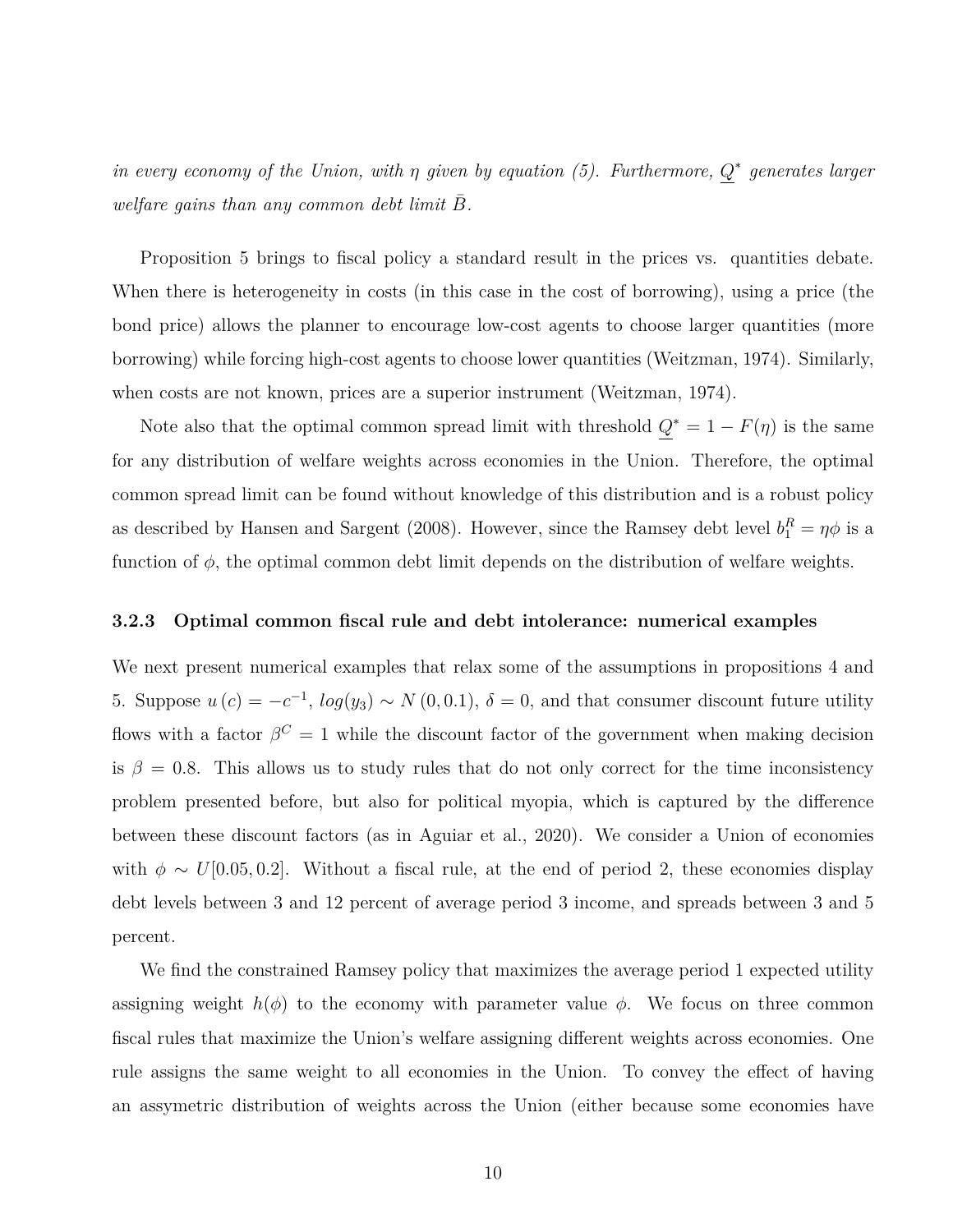more political power or the level of debt intolerance is not evenly distributed), we consider two additional rules that assign all the weight to the economy with either the least or the most debt intolerance.

Figure 1 shows that common spread limits outperforms common debt limits. Common debt limits that prioritize economies with less debt intolerance (i.e., with a higher cost of defaulting) fail to generate welfare gains in the majority of the Union economies (where the higher debt limit preferred by low-debt-intolerance economies is not binding). In contrast, lower common debt limits that would be chosen prioritizing hight-debt-intolerance economies (and are needed to lower sovereign risk across the Union) impose unnecessarily low debt levels and thus welfare losses to low-debt-intolerance economies.

In contrast, common spread limits produce welfare gains for all economies in the Union, with the rule that maximizes average welfare achieving more than 80 percent of the welfare gains obtained with the best rule for each economy. This occurs because the same spread limit allows economies with less debt intolerance to borrow more while forcing economies with more debt intolerance to borrow less.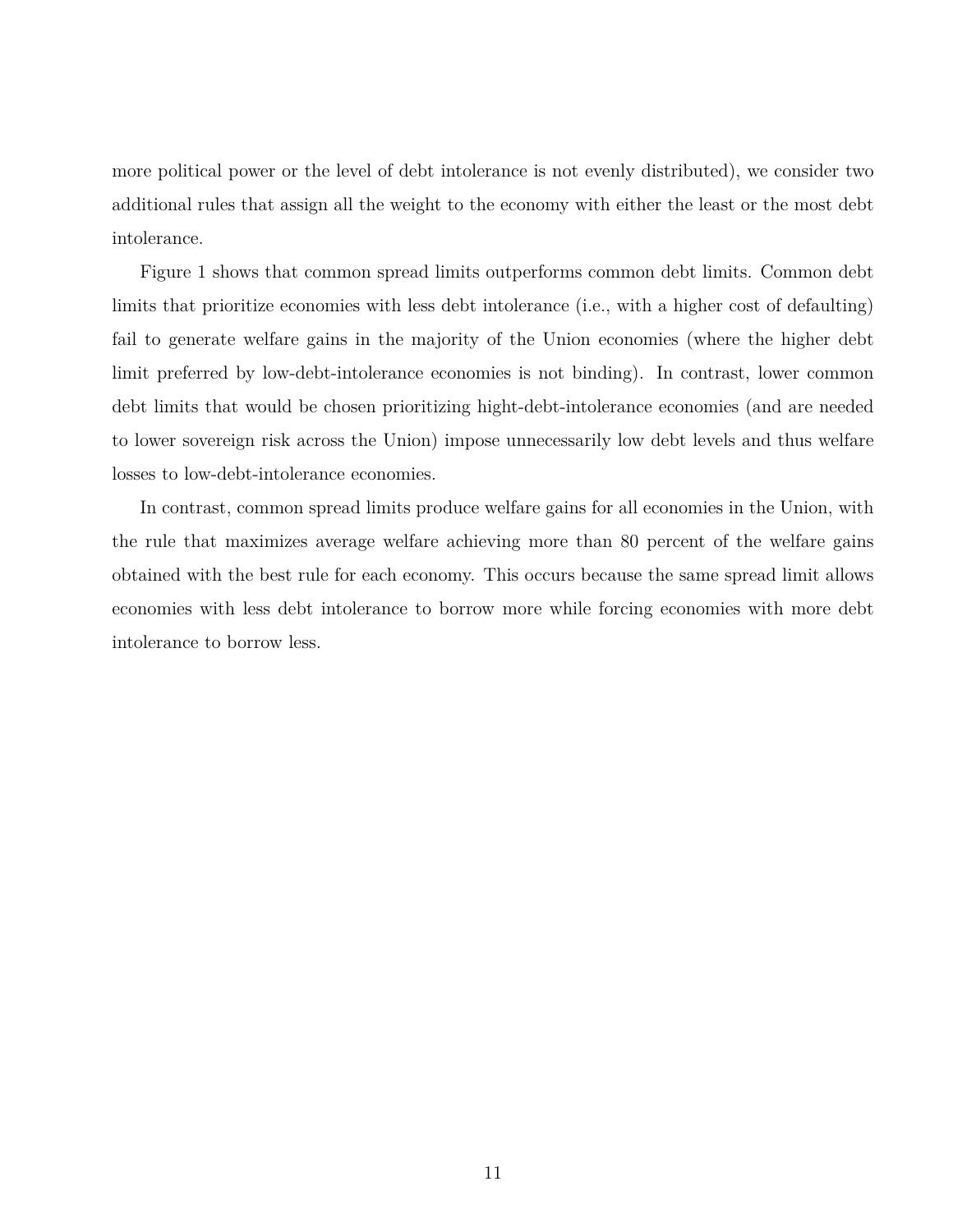

Figure 1: Ratio of welfare gain obtained with a common rule for the Union relative to the welfare gain delivered by the optimal idiosyncratic rules.

## **4 Conclusions**

Since levels of debt intolerance are difficult to identify, and seem to vary greatly both across countries and over time, a spread limit is likely to be a more robust fiscal anchor than a debt limit. Economies should be allowed to issue more debt when they suffer less of a debt intolerance problem. A spread limit allows for this and a debt limit does not.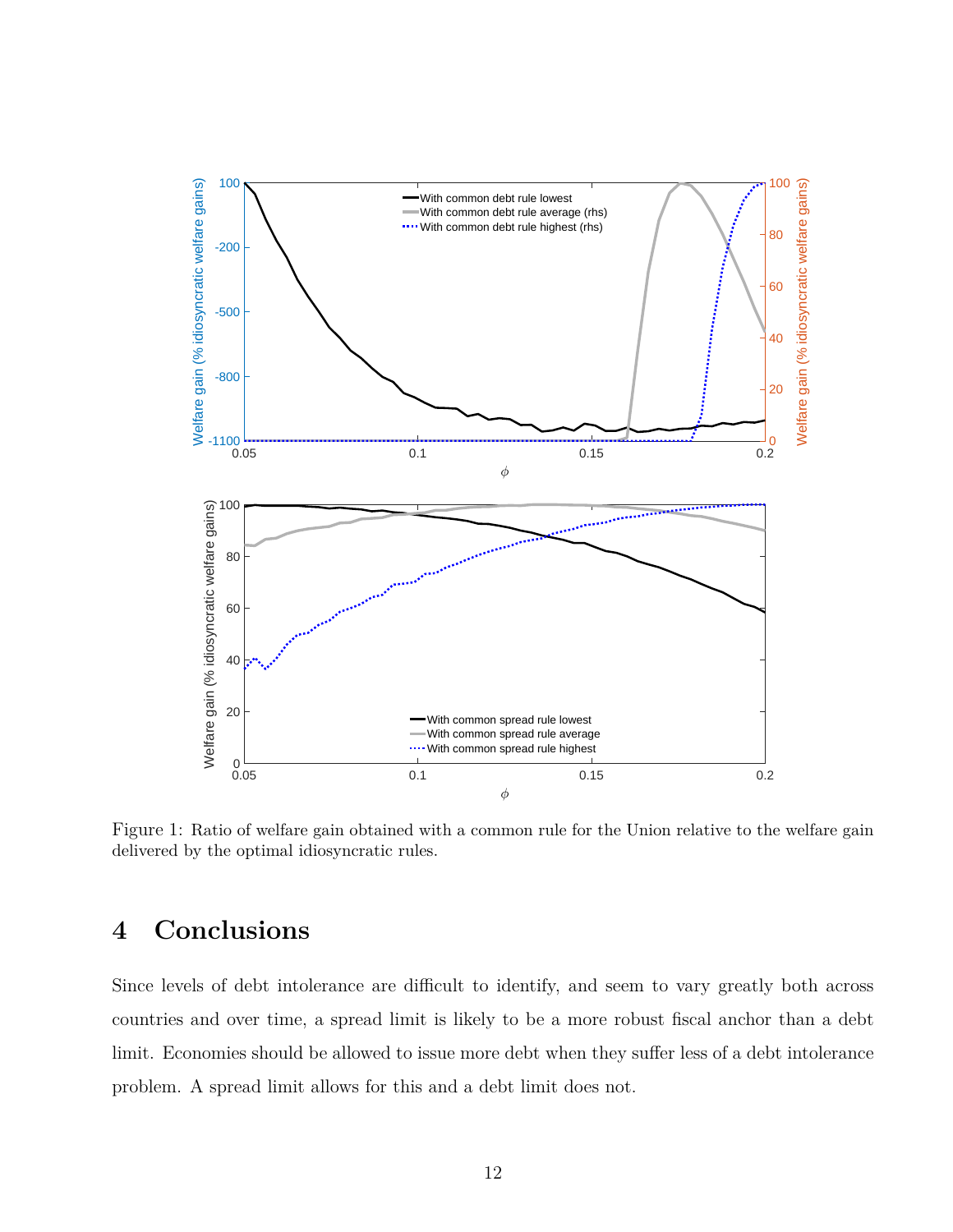## **References**

- Aguiar, M., Amador, M., and Fourakis, S. (2020). 'On the Welfare Losses from External Sovereign Borrowing'. *IMF Economic Review*, volume 68, 163–194.
- Blanchard, O., Leandro, A., and Zettelmeyer, J. (2021). 'Redesigning the EU Fiscal Rules: From Rules to Standards'. *Economic Policy*.
- Buti, M. and Gaspar, V. (2021). 'Maastricht Values'. Vox EU, CEPR Policy Portal.
- Calvo, G. (1988). 'Servicing the Public Debt: The Role of Expectations'. *The American Economic Review*, volume 78 (4), 647–661.
- David, A. C., Guajardo, J., and Yépez, J. F. (2019). 'The Rewards of Fiscal Consolidation: Sovereign Spreads and Confidence Effects'. *IMF Working Papers /19/141*.
- Eberhardt, M. and Presbitero, A. F. (2015). 'Public debt and growth: Heterogeneity and nonlinearity'. *Journal of International Economics*, volume 97, 45–58.
- Eyraud, L., Debrun, X., Hodge, A., Lledo, V., and Pattillo, C. (2018). 'Second-Generation Fiscal Rules: Balancing Simplicity, Flexibility, and Enforceability'. IMF Staff Discussion Note 18/04.
- Furman, J. and Summers, L. (2020). 'A Reconsideration of Fiscal Policy in the Era of Low Interest Rates'. Working Paper.
- Goncalves, C. and Guimaraes, B. (2015). 'Sovereign default risk and commitment for fiscal adjustment'. *Journal of International Economics*, volume 95(1), 68–82.
- Hansen, L. P. and Sargent, T. J. (2008). 'Robustness'. Princeton University Press.
- Hatchondo, J. C., Martinez, L., and Roch, F. (2020). 'Constrained Efficient Borrowing with Sovereign Default Risk'. Manuscript.
- Hatchondo, J. C., Martinez, L., and Roch, F. (2021). 'Fiscal rules and the sovereign default premium'. *AEJ: Macroeconomics*. Forthcoming.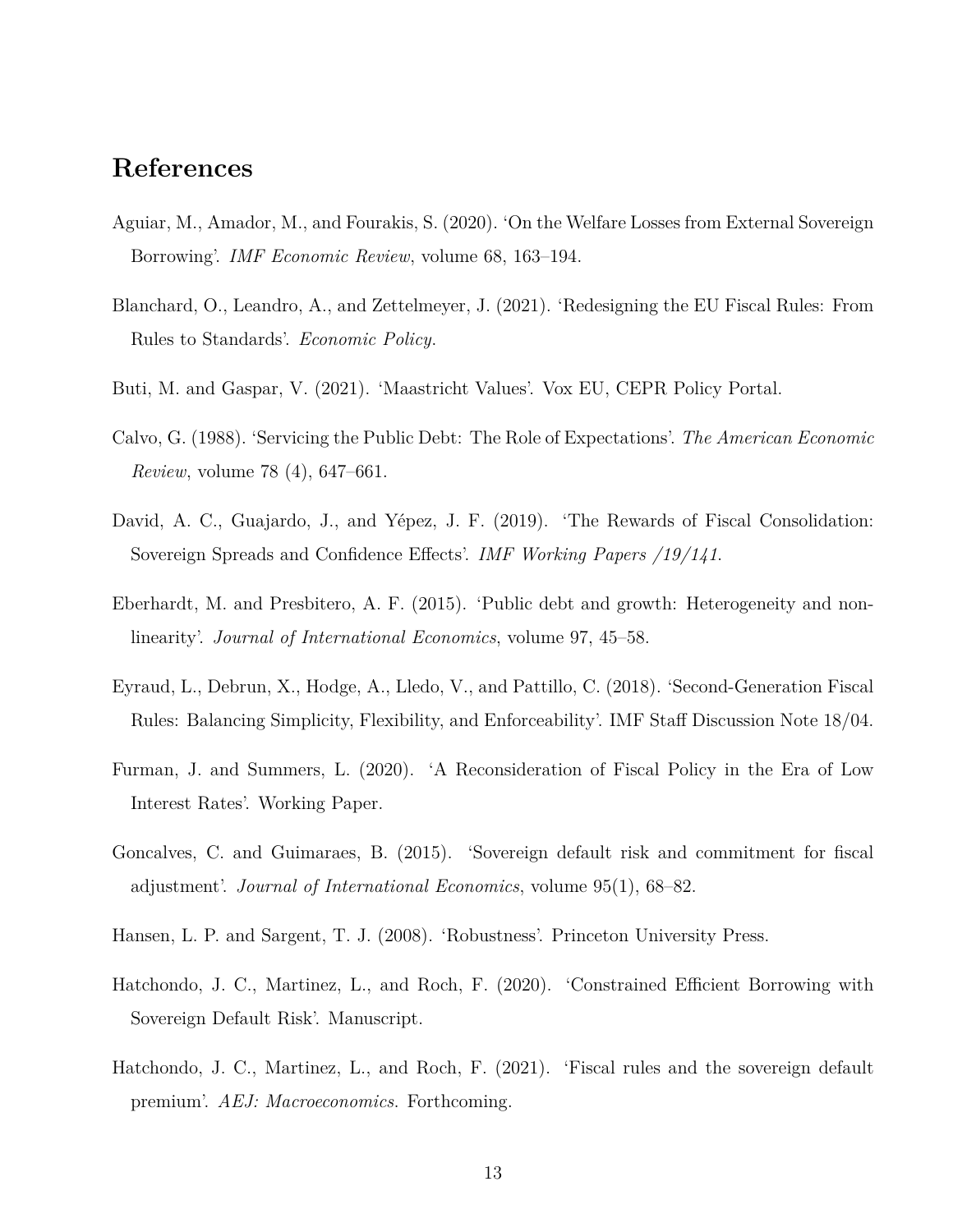- Hatchondo, J. C., Martinez, L., and Sosa Padilla, C. (2016). 'Debt dilution and sovereign default risk'. *Journal of Political Economy*, volume 124(5), 1383–1422.
- Jaramillo, L. and Tejada, C. M. (2011). 'Sovereign Credit Ratings and Spreads in Emerging Markets; Does Investment Grade Matter?' *IMF Working Papers 11/44*.
- Martin, P., Pisani-Ferry, J., and Ragot, X. (2021). 'Reforming the European Fiscal Framework'. Working Paper.
- Poole, W. (1970). 'Optimal Choice of Monetary Policy Instruments in a Simple Stochastic Macro Model'. *The Quarterly Journal of Economics*, volume 84 (2), 197–216.
- Reinhart, C., Rogoff, K. S., and Savastano, M. A. (2003). 'Debt Intolerance'. *Brookings Papers on Economic Activity*.
- Reinhart, C. M., Reinhart, V., and Rogoff, K. S. (2015). 'Dealing with Debt'. *Journal of International Economics*, volume 96, S43–S55.
- Weitzman, M. A. (1974). 'Prices vs. Quantities'. *Review of Economic Studies*, volume 41 (4), 477–491.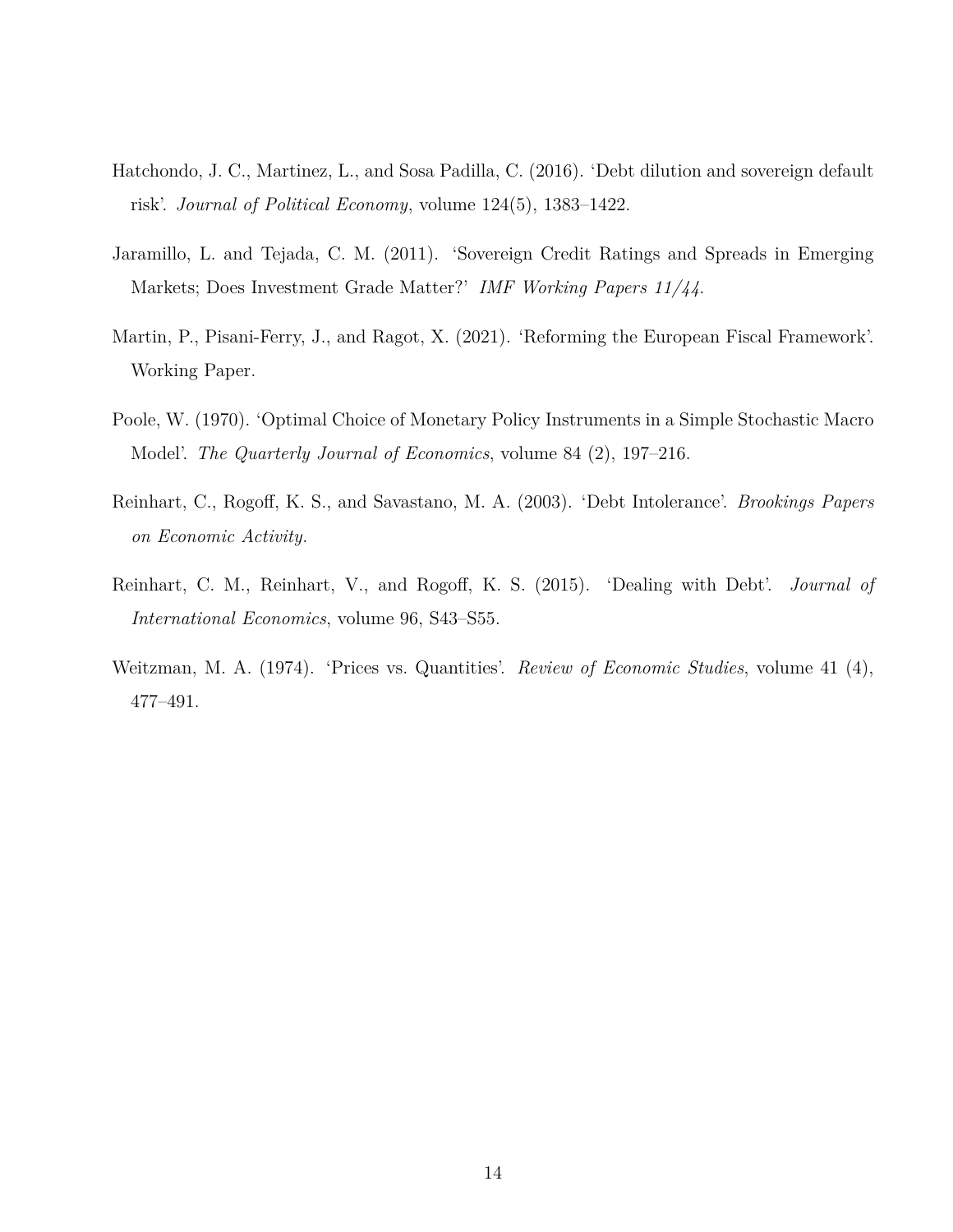## **A Proofs of propositions**

## **A.1 Proof of Proposition 1**

Ramsey policies satisfy

$$
u'\left(c_1(b_1^R, b_2^R)\right) = \beta u'\left(c_2(b_1^R, b_2^R)\right) = \frac{\beta^2 \mathbb{E}\left[u'\left(c_3(b_1^R, b_2^R, y_3)\left[1 - \hat{d}(b_1^R, b_2^R, y_3)\right]\right]\right]}{q_2(b_1^R, b_2^R) + b_2^R \frac{\partial q_2(b_1^R, b_2^R)}{\partial b_2}}.
$$

For any  $b_1$ , the period 2 Markov strategy satisfies

$$
u'\left(c_2(b_1,b_2^M(b_1))\right) = \frac{\beta \mathbb{E}\left[u'\left(c_3(b_1,b_2^M(b_1),y_3)\right)\left[1-\hat{d}(b_1,b_2^M(b_1),y_3)\right]\right]}{q_2(b_1,b_2^M(b_1)) + b_2^M(b_1)\frac{\partial q_2(b_1,b_2^M(b_1))}{\partial b_2}}.
$$

Thus, if  $b_1^M = b_1^R$ ,  $b_2^M(b_1^M) = b_2^R$ . Since Ramsey policies maximize the government's expected utility in period 1, they are the Markov policies (and there is no room for improving welfare with fiscal rules).

## **A.2 Proof of Proposition 2**

Ramsey policies satisfy

$$
u'\left(c_{1}(b_{1}^{R},b_{2}^{R})\right)\left[q_{1}(b_{1}^{R},b_{2}^{R})+b_{1}^{R}\frac{\partial q_{1}(b_{1}^{R},b_{2}^{R})}{\partial b_{1}}\right] = \beta u'\left(c_{2}(b_{1}^{R},b_{2}^{R})\right)\left[\delta-b_{2}^{R}\frac{\partial q_{2}(b_{1}^{R},b_{2}^{R})}{\partial b_{1}}\right] + \beta^{2}(1-\delta)\mathbb{E}\left[u'\left(c_{3}(b_{1}^{R},b_{2}^{R},y_{3})\right)\left[1-\hat{d}(b_{1}^{R},b_{2}^{R},y_{3})\right]\right],
$$
\n(6)

$$
\beta u' \left( c_2(b_1^R, b_2^R) \right) \left[ q_2(b_1^R, b_2^R) + b_2^R \frac{\partial q_2(b_1^R, b_2^R)}{\partial b_2} \right] = \beta^2 \mathbb{E} \left[ u' \left( c_3(b_1^R, b_2^R, y_3) \right) \left[ 1 - \hat{d}(b_1^R, b_2^R, y_3) \right] \right]
$$

$$
- u' \left( c_1(b_1^R, b_2^R) \right) b_1^R \frac{\partial q_1(b_1^R, b_2^R)}{\partial b_2}.
$$
 (7)

For any  $b_1$ , the period 2 Markov strategy satisfies

$$
u'\left(c_2(b_1, b_2^M(b_1))\right)\left[q_2(b_1, b_2^M(b_1)) + b_2^M(b_1)\frac{\partial q_2(b_1, b_2^M(b_1))}{\partial b_2}\right]
$$
  
=  $\beta \mathbb{E}\left[u'\left(c_3(b_1, b_2^M(b_1), y_3)\right)\left[1 - \hat{d}(b_1, b_2^M(b_1), y_3)\right]\right].$  (8)